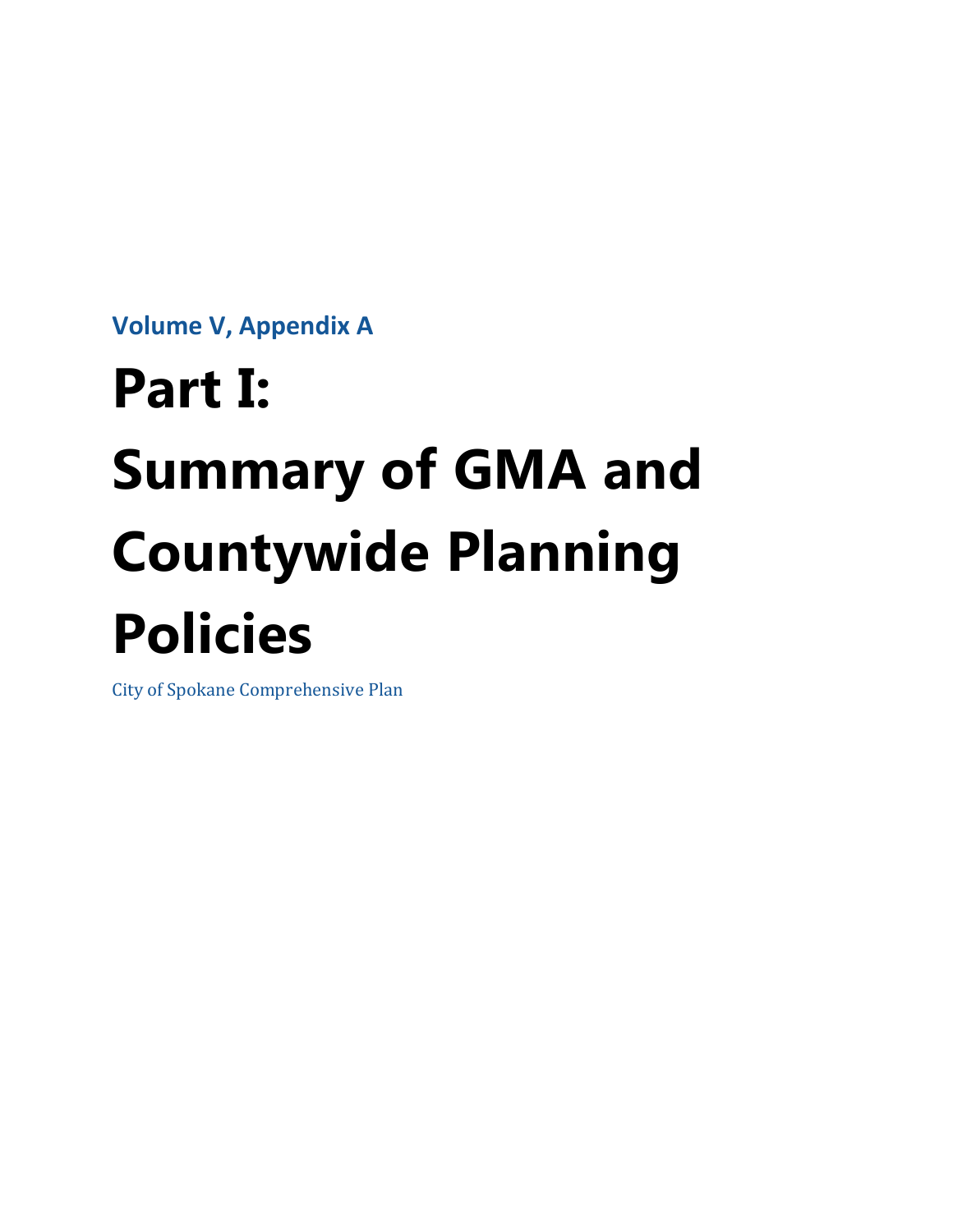# **Contents**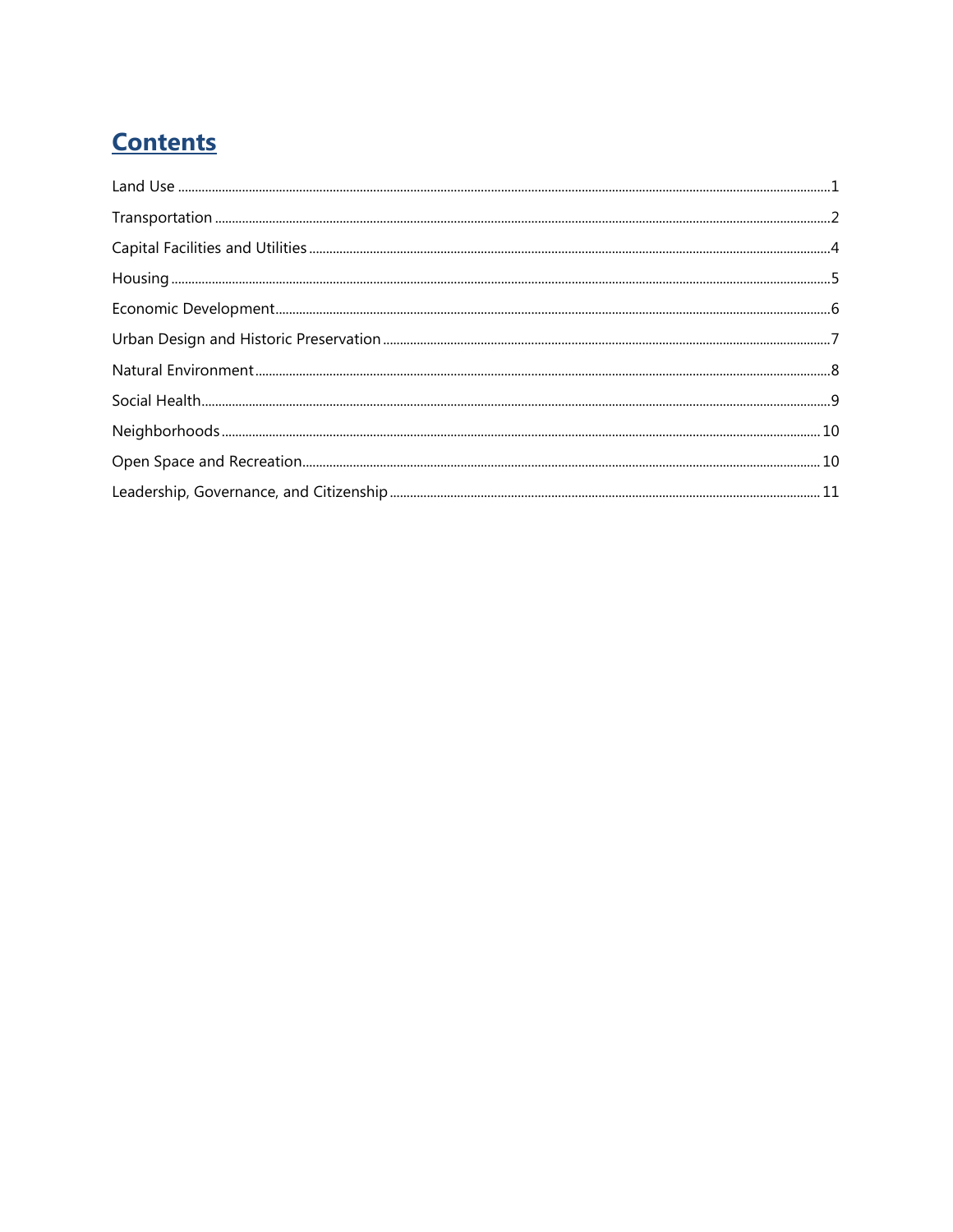The following text presents the various planning goals and requirements set by the Growth Management Act of Washington as they relate to the various chapters and topics addressed in the Comprehensive Plan. Also included is a summary of the Countywide Planning Policies for Spokane County as they apply to the various chapters. Lastly, a full copy of the most current Countywide Planning Policies is included at the end of this appendix.

## <span id="page-2-0"></span>**Land Use**

## **GMA Land Use Planning Goals (RCW 36.70A.020)**

The Washington State Growth Management Act (GMA) includes 13 goals, which were adopted to guide the development and adoption of comprehensive plans and development regulations. Most, if not all, of the GMA goals pertain to the land use element. Land use policies and implementing regulations influence transportation, housing, economic development, property rights, permits, natural resource industries, open space and recreation, environment, citizen participation and coordination, public facilities and services, and historic preservation. While all of these goals are important, the two goals that are most directly related to the land use element state:

- Urban growth. "Encourage development in urban areas where adequate public facilities and services exist or can be provided in an efficient manner."
- Reduce sprawl. "Reduce the inappropriate conversion of undeveloped land into sprawling, low density development."

## **GMA Requirements for Land Use Planning (RCW 36.70A.070)**

Land use is one of the mandatory elements of the Comprehensive Plan required pursuant to the GMA. As prescribed by the GMA, the land use chapter:

- Designates the proposed general distribution, general location, and extent of the uses of land, where appropriate, for agriculture, timber production, housing, commerce, industry, recreation, open spaces, general aviation airports, public utilities, public facilities, and other land uses.
- Includes population densities, building intensities, and estimates of future population growth.
- Provides for protection of the quality and quantity of ground water used for public water supplies.
- Considers utilizing urban planning approaches that promote physical activity.
- Reviews drainage, flooding, and stormwater runoff in the area and nearby jurisdictions and provides guidance for corrective actions to mitigate or cleanse those discharges that pollute waters of the state.

## **Countywide Planning Policies**

The Countywide Planning Policies (CWPPs) were adopted by the Spokane Board of County Commissioners in 1994. There is not a separate chapter in the CWPPs that addresses the topic of land use. However, there are many policies that are required to be addressed in each jurisdiction's comprehensive plan land use element.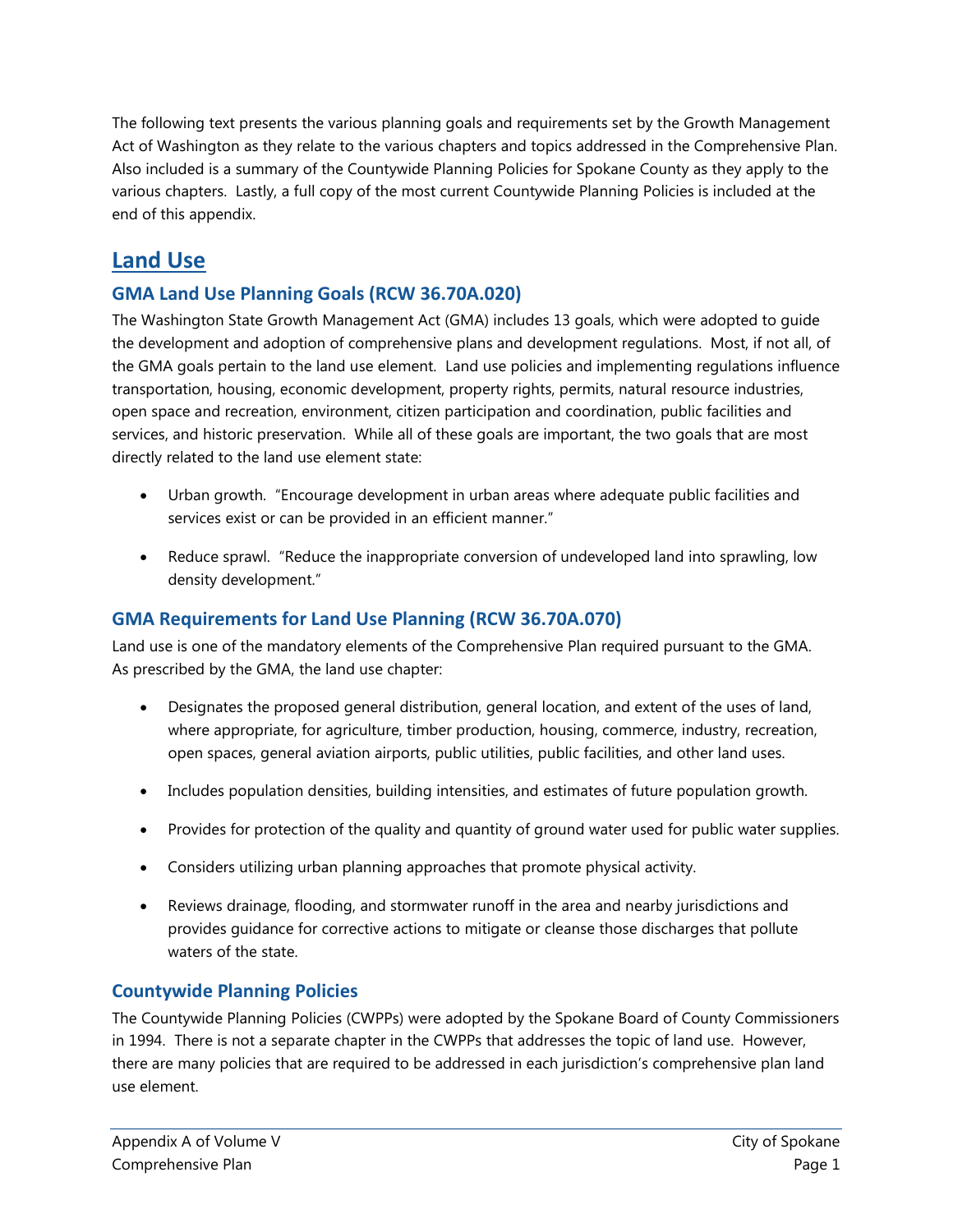A key policy that advances the GMA goals that are cited above states: "Each jurisdiction shall plan for growth within Urban Growth Areas (UGAs) which uses land efficiently, adds certainty to capital facilities planning, and allows timely and coordinated extension of urban governmental services, public facilities and utilities for new development."

A common theme of the CWPPs is the relationship between land use and most other comprehensive plan topics. For example, policies call for consistency between the land use plan and the regional transportation system. Opportunities are to be provided for developments along corridors that support public transportation services. Master plans of major transportation facilities, such as airports, state highways, railroads, and major freight terminals, are to be included to ensure that they are reasonably accommodated and compatible with surrounding land uses. Policies also require that the land use element consider the intensity of development in the urban growth area and assure that the provision of public facilities and services is adequate to support that intensity. Another topic that is to be addressed in the land use element is the protection of neighborhood character. Policies are to be included to prevent neighborhoods from becoming segmented, fragmented, or degraded by growth.

For the full text of the Countywide Planning Policies, refer to the Countywide Planning Policies and Environmental Analysis for Spokane County document, adopted December 22, 1994, last amended December 14, 2004 by Resolution No. 96-1075.

## <span id="page-3-0"></span>**Transportation**

## **GMA Transportation Planning Goal (RCW 36.70A.020)**

The Washington State Growth Management Act (GMA) includes 13 goals, which were adopted to guide the development and adoption of comprehensive plans and development regulations. The following is the GMA goal for transportation:

*"Encourage efficient multimodal transportation systems that are based on regional priorities and coordinated with county and city comprehensive plans."*

## **GMA Requirements for Transportation Planning (RCW 36.70A.070)**

The GMA requires that comprehensive plans include a transportation element. Although the GMA includes specific requirements for the transportation element, flexibility is written into the GMA so that jurisdictions can tailor their transportation plans to their own visions, goals, and needs. Key aspects of the GMA regarding transportation include:

- Considering many types of transportation, including walking, bicycling, driving, transit, rail, and air.
- Ensuring that all elements in the comprehensive plan are consistent, particularly the land use and transportation elements.
- Coordinating planning between jurisdictions and ensuring consistency between city, county, and regional plans.
- Establishing regionally coordinated level of service standards for arterials and transit routes.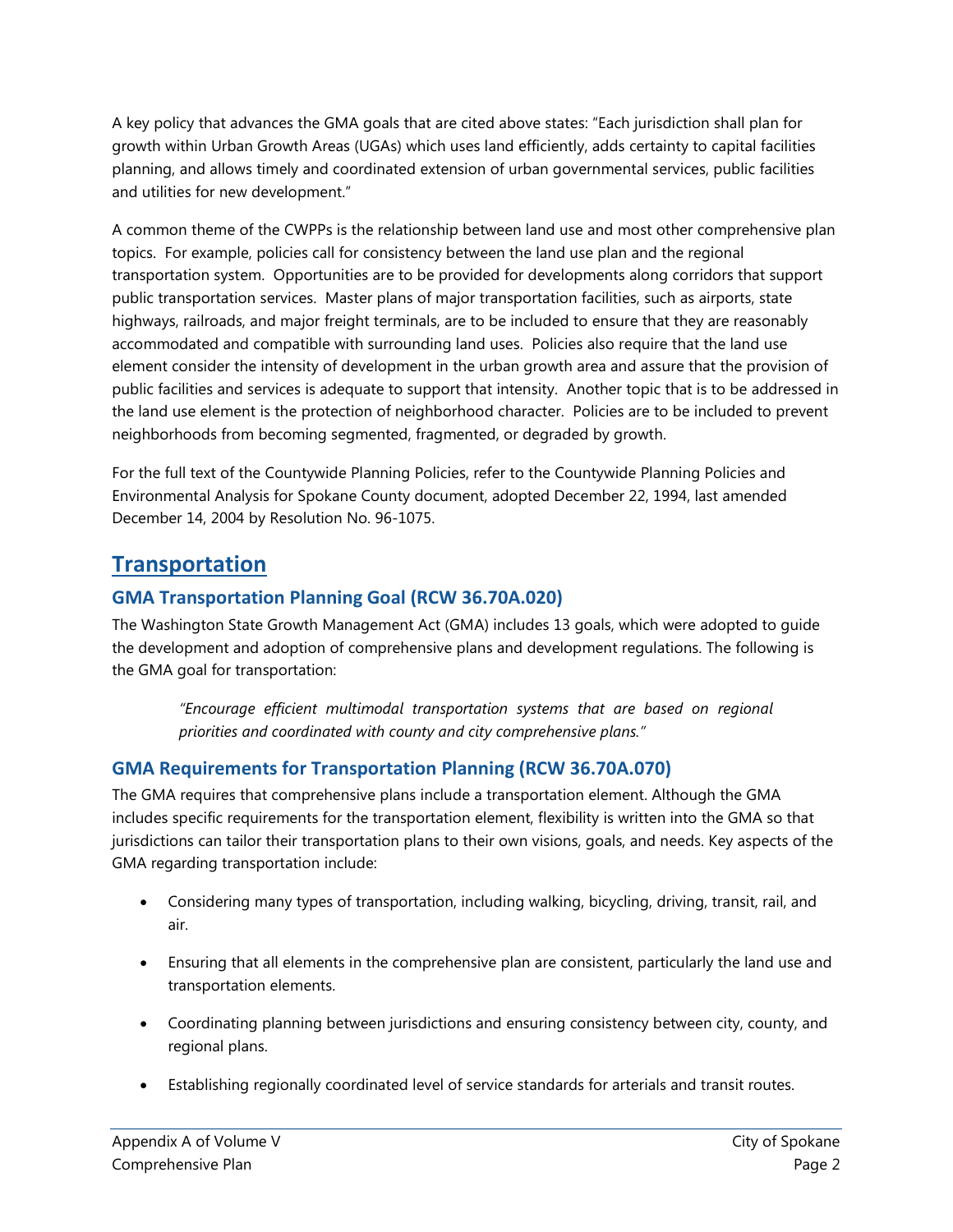- Ensuring that level of service standards adopted in the transportation element are maintained.
- Identifying transportation facility and service needs, including actions and requirements to maintain levels of service standards.
- Ensuring that adequate transportation service is provided concurrent with (or within six years of) development.

#### **Countywide Planning Policies**

The Countywide Planning Policies and Environmental Analysis for Spokane County (CWPPs), adopted by the Spokane Board of County Commissioners in 1994, include transportation as one of the nine policy topics. The CWPPs overview of the GMA's requirements for transportation planning states:

*"Regional transportation systems include major highways, airports and railroads, as well as bikeways, trails and pedestrian systems. The Growth Management Act (GMA) encourages a variety of efficient transportation systems in order to reduce sprawl while improving the efficient movement of people, goods and services. Therefore, close coordination is necessary between transportation planning and the land use element of each jurisdiction's comprehensive plan. The Growth Management Act (GMA), as well as other state and federal legislation, requires transportation planning to be conducted on a regional basis.*

*"According to RCW 36.70A, local jurisdictions must adopt and enforce ordinances which prohibit development approval if the development causes the level of service on the transportation facility to decline below the standards adopted in the transportation element of the comprehensive plan unless transportation improvements or strategies to accommodate the impacts of development are made concurrent with the development. The strategies could include increased public transportation services, ride-sharing programs, demand management strategies, and other transportation system management strategies."* 

Twenty-one CWPPs for transportation were adopted. The document's overview of the transportation policies states:

*"The Countywide Planning Policies (CWPPs) propose that transportation planning in Spokane County be carried out by the Spokane Regional Transportation Council. Consequently, each jurisdiction's land use plan should be consistent with the regional transportation system.* 

*"The policies recognize the need to preserve corridors capable of providing for highcapacity transportation such as commuter lanes, rail, or dedicated busways. Through their comprehensive plans, local jurisdictions will be responsible for planning for developments along these corridors that would support public transportation services.*

*"The Countywide Planning Policies also recognize the need to preserve our existing regional transportation system. New land developments would not be allowed to lower the adopted level of service of the existing transportation system. To accomplish this,*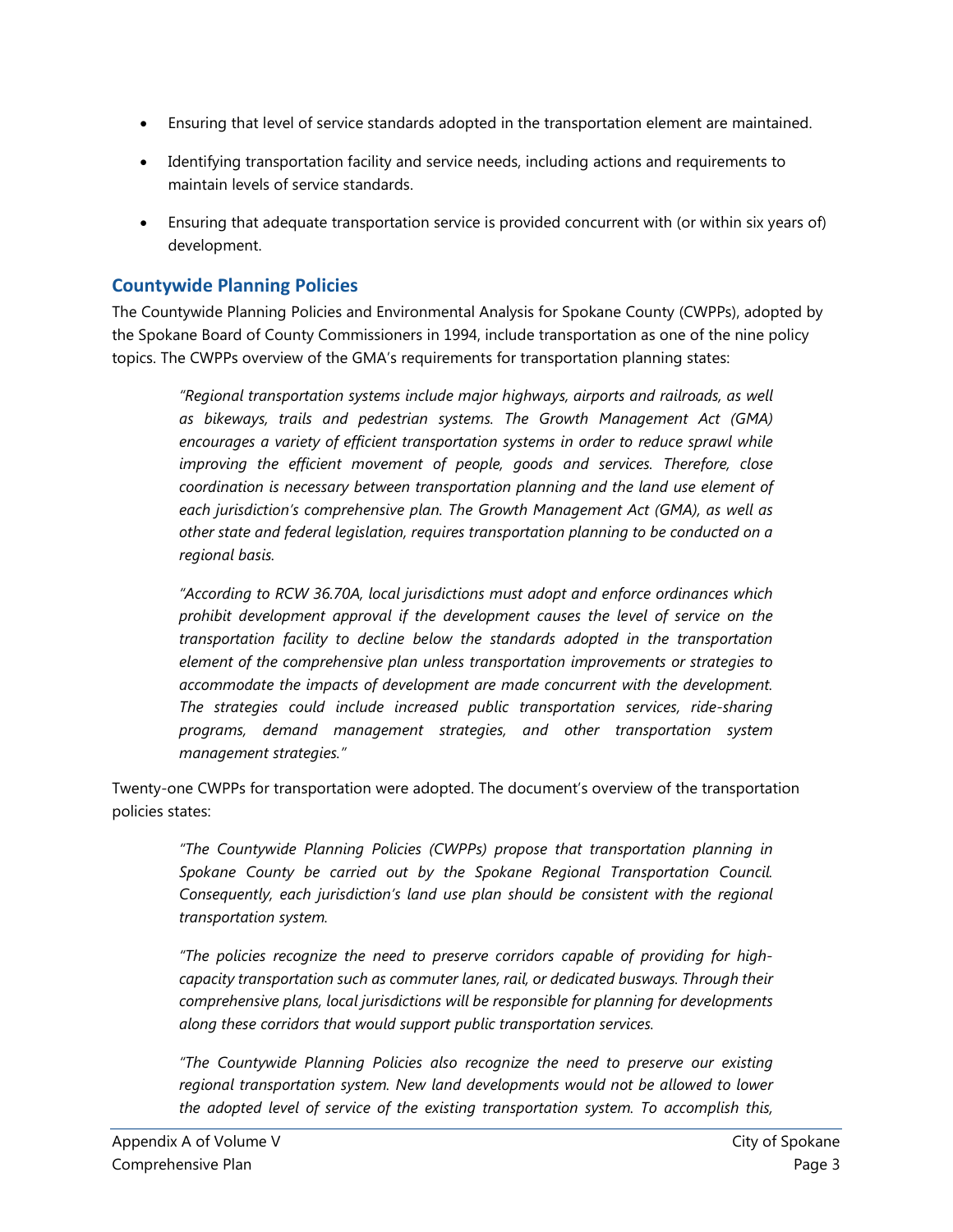*developments would be required to pay for transportation improvements at the time of construction or to identify other transportation strategies to offset the impacts. These strategies could include increased public transportation services, ride-sharing programs and other alternative programs."*

For the text of the 21 policies, consult the Countywide Planning Policies and Environmental Analysis for Spokane County, adopted December 22, 1994.

## <span id="page-5-0"></span>**Capital Facilities and Utilities**

## **GMA Capital Facilities and Utilities Planning Goals (RCW 36.70A.020)**

The Washington State Growth Management Act (GMA) includes 13 goals that are intended to guide the content of comprehensive plans and development regulations. Following are the GMA goals that relate to capital facilities and utilities:

- Urban growth. "Encourage development in urban areas where adequate public facilities and services exist or can be provided in an efficient manner."
- Economic development. "Encourage economic development throughout the state that is consistent with the adopted comprehensive plans . . . and encourage growth in areas experiencing insufficient economic growth, all within the capacities of the state's natural resources, public services, and public facilities."
- Public facilities and services. "Ensure that those public facilities and services necessary to support development shall be adequate to serve the development at the time the development is available for occupancy and use without decreasing current service levels below locally established minimum standards."

## **GMA Requirements for Capital Facilities and Utilities Planning (RCW 36.70A.070)**

Capital facilities and utilities are two of the required elements of a comprehensive plan under the GMA. They are both combined into one chapter in this comprehensive plan.

Capital facilities elements must include at least the following (RCW 36.70A.070(3)):

- An inventory of existing capital facilities owned by public entities, showing the locations and capacities of the capital facilities.
- A forecast of the future needs for such capital facilities.
- The proposed locations and capacities of expanded or new capital facilities.
- At least a six-year plan that will finance such capital facilities within projected funding capacities and clearly identifies sources of public money for such purposes.
- A requirement to reassess the land use element if probable funding falls short of meeting existing needs and to ensure that the land use element, capital facilities plan element, and financing plan within the capital facilities plan element are coordinated and consistent.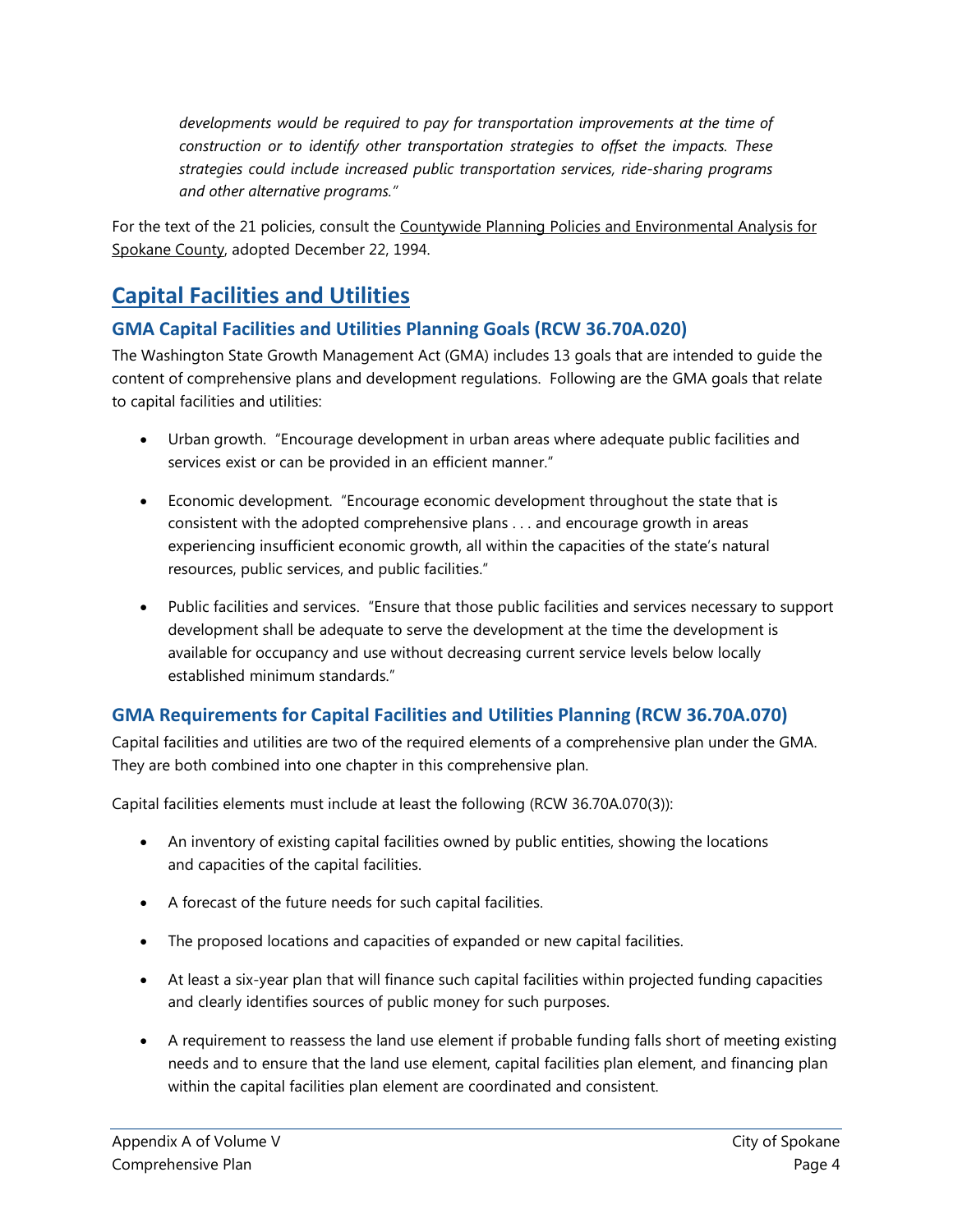The utilities element must describe the general location, proposed location, and capacity of all existing and proposed utilities, including, but not limited to, electrical lines, telecommunication lines, and natural gas lines (RCW 36.70A.070(4)). Local criteria for siting utilities should address locations and densities of projected growth and land use, public service obligations, optimal siting for effective service, and design considerations (WAC 365-195-320,2,f). The Washington Administrative Code further outlines recommendations for meeting requirements relative to capital facilities (WAC 365-195-315) and utilities (WAC 365-195-320).

#### **Checks and Balances**

This capital facilities and utilities element should function as a check on the practicality of achieving other elements of the plan. For example, in order to prevent new development's service demands from lowering the community's existing level of service, concurrency requirements demand that adequate public facilities be available when the service demands of development occur. Taken in conjunction with the transportation and land use goals and policies, the following goals and policies related to capital facilities and utilities complete the framework for implementation of the GMA requirements for concurrency, consistency, and conformity.

## **Countywide Planning Policies**

The Countywide Planning Policies (CWPPs) adopted by the Spokane Board of County Commissioners require the capital facilities and utilities chapter to address the siting of public capital facilities, joint city and county planning within urban growth areas, and the promotion of contiguous and orderly development and provision of urban services to such development (RCW 36.70A.210(3)).

For the entire text of the policy topics that relate to capital facilities and utilities, consult the Countywide Planning Policies for Spokane County, adopted December 22, 1994.

## <span id="page-6-0"></span>**Housing**

## **GMA Housing Planning Goal (RCW 36.70A.020)**

The Washington State Growth Management Act (GMA) includes 13 goals, which were adopted to guide the development and adoption of comprehensive plans and development regulations. Housing is a required element under the GMA, which contains the following housing goal:

*"Encourage the availability of affordable housing to all economic segments of the population of this state, promote a variety of residential densities and housing types, and encourage preservation of existing housing stock."*

## **GMA Requirement for Housing Planning (RCW 36.70A.070)**

The GMA requires that each city prepare an inventory and analysis of existing and projected housing and that provisions are made for all economic segments of the community. The comprehensive plan must identify sufficient land for housing including, but not limited to, government assisted housing, housing for low-income families, manufactured housing, multifamily housing, group homes, and foster care facilities. Spokane County and its cities are required to plan cooperatively while accommodating the needs of the population.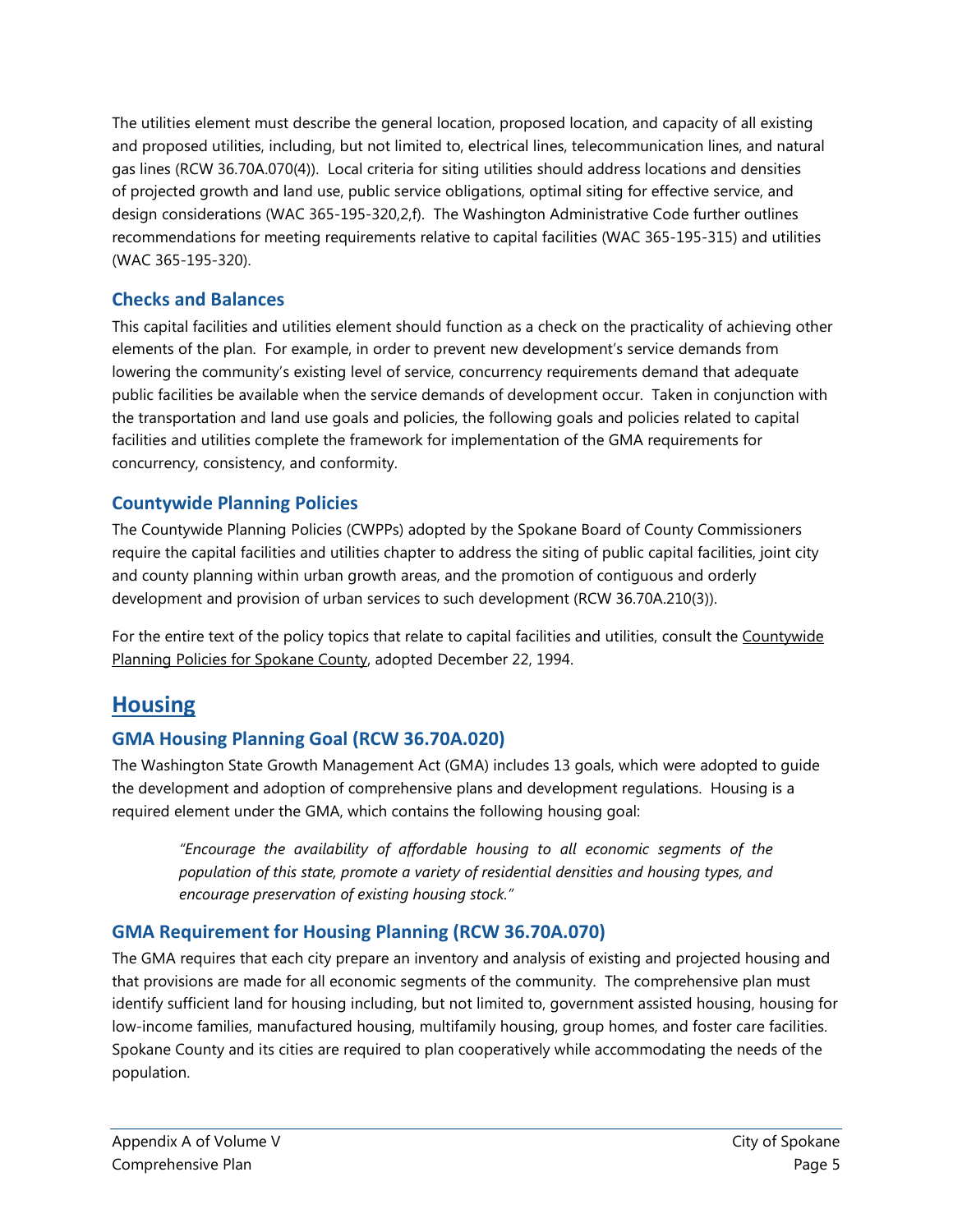#### **Countywide Planning Policies**

The Countywide Planning Policies (CWPPs), adopted by the Spokane Board of County Commissioners in 1994, include housing as one of the nine policy topics. The CWPPs overview of the GMA's requirements for housing planning states:

*"Affordable housing applies to a wide range of housing types at varying costs which can meet the needs of a diverse community. The marketplace is generally capable of meeting the housing demands of the upper income segment of the population. Therefore, the primary focus of these policies is on mechanisms to increase the availability of affordable housing for middle- and lower-income households. Such mechanisms may include regulatory reform, inclusionary zoning, mixed use developments, incentives for increased housing densities and other incentives to encourage a variety of housing types to meet the needs of a diverse population.*

*"The affordable housing policies provide a framework by which each jurisdiction can help meet the overall housing needs of Spokane County in a fair, consistent and coordinated fashion. They direct each jurisdiction to accommodate a wide variety of development and housing types; they call for consistency in development regulations and standards within Urban Growth Areas (UGAs) and they encourage reform of regulations which are unnecessary or costly barriers to the provision of affordable housing."*

For the text of the nine policies, consult Policy Topic 7, "Affordable Housing" within the Countywide Planning Policies and Environmental Analysis for Spokane County, originally adopted December 22, 1994.

## <span id="page-7-0"></span>**Economic Development**

## **GMA Economic Development Goal (RCW 36.70A.020)**

The Washington State Growth Management Act (GMA) includes 13 goals, which were adopted to guide the development and adoption of comprehensive plans and development regulations. The GMA does not require, but rather encourages, that a separate economic development element be included in a jurisdiction's comprehensive plan or as part of the goals, policies, and strategies of each of the other elements. The following is the GMA economic development goal (Goal 5):

*"Encourage economic development throughout the state that is consistent with adopted comprehensive plans, promote economic opportunity for all citizens of this state, especially for unemployed and for disadvantaged persons, promote the retention and expansion of existing businesses and recruitment of new businesses, recognize regional differences impacting economic development opportunities, and encourage growth in areas experiencing insufficient economic growth, all within the capacities of the state's natural resources, public services, and public facilities."*

Refer to the Growth Management Act, RCW 36.70A.020, "Planning Goals," for description of each goal.

#### **Countywide Planning Policies**

The Countywide Planning Policies (CWPPs), adopted by the Spokane Board of County Commissioners in 1994, include economic development as one of the nine policy topics. As an introduction to the CWPPS,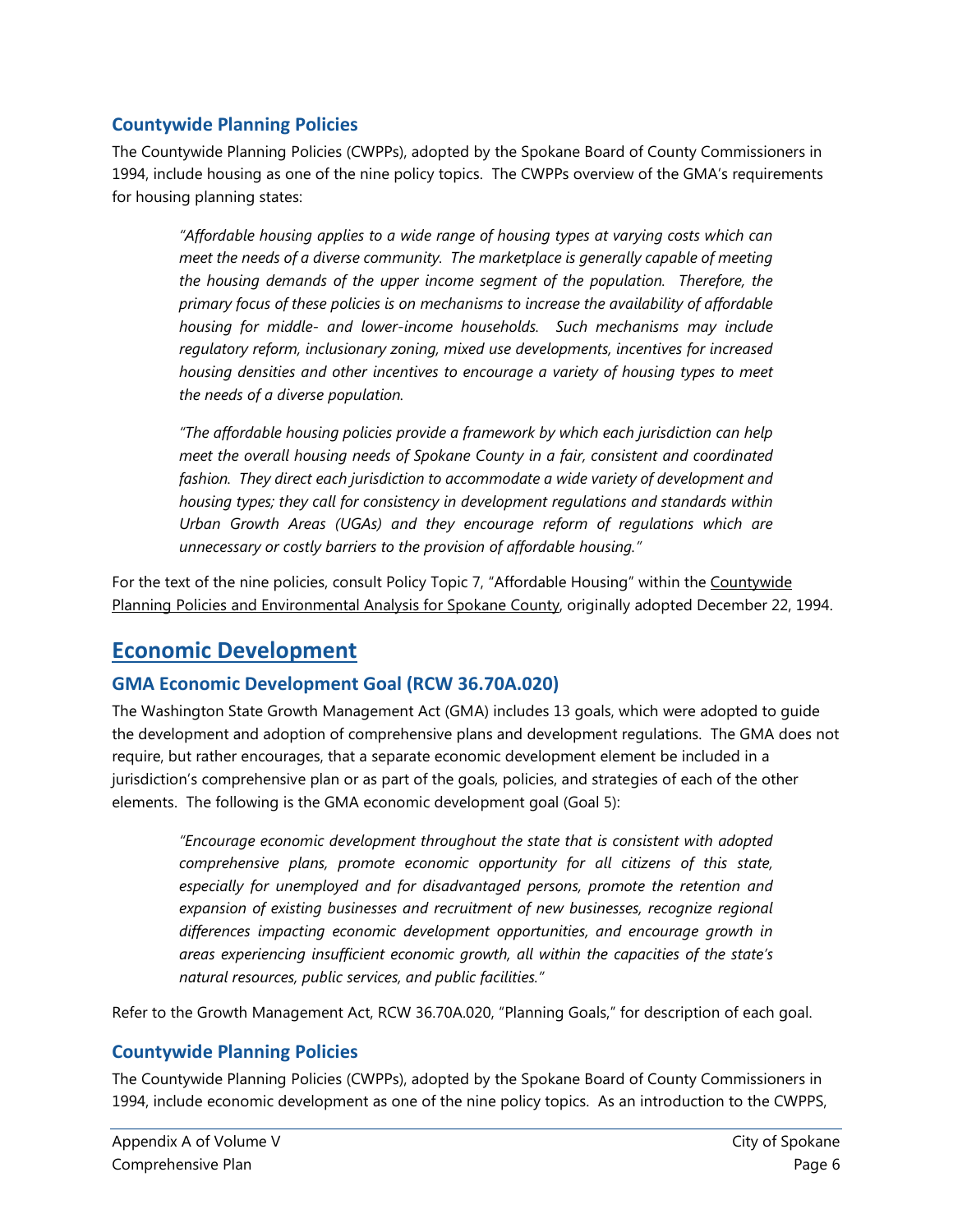the "Statement of Principles" lists several themes that emerged during the citizen participation process as being of concern to residents. These became the overriding principles that guided the development of the Countywide Planning Policies. One of the principles focuses on economic vitality and states:

*"The economic vitality of Spokane County is brought about by a collaborative effort of the public and private sectors. A healthy economy maintains jobs, as well as creates job opportunities. Additionally, it provides the ability to access housing for all economic segments of the community. A jobs-based economy brings together the environmental and the economic implications of managed growth and seeks a balance, which will help secure a quality community for future generations."*

The CWPPs overview of the GMA's requirements for economic development states:

*"The Growth Management Act (GMA) establishes overall goals for economic development throughout the state and requires the topic to be addressed as part of the Countywide Planning Policies. The Growth Management Act (GMA) establishes the following as economic development goals for the State of Washington. RCW.36.70A.020(5).* 

- *Encourage economic development that is consistent with adopted comprehensive plans.*
- *Promote economic opportunity for all citizens of the state, especially for unemployed and disadvantaged persons.*
- *Encourage growth in areas experiencing insufficient economic growth.*
- *Ensure economic growth occurs within the capacities of the state's natural resources, public services and public facilities.*

These goals, together with the Countywide Planning Policies, will provide guidance to individual jurisdictions as they develop the economic development elements of their comprehensive plans.

For the entire text of the economic development policies, consult the Countywide Planning Policies and Environmental Analysis for Spokane County, Topic 8, adopted December 22, 1994.

# <span id="page-8-0"></span>**Urban Design and Historic Preservation**

## **GMA Urban Design and Historic Preservation Planning Goals (RCW 36.70A.020)**

The Washington State Growth Management Act (GMA) includes 13 goals, which were adopted to guide the development and adoption of comprehensive plans and development regulations. Although urban design and historic preservation have different points of emphasis, they have been grouped together in recognition of their similarities and overlap regarding improvement and preservation of quality of life. While Urban Design is not mentioned directly in the goals of the GMA, Goal 13 related to Historic Preservation states, "Identify and encourage the preservation of lands, sites, and structures, that have historical or archaeological significance."

Urban design encompasses issues that are addressed in other GMA goals. Design is a necessary element in accomplishing Goals 1 and 2 of reducing sprawl and encouraging development in urban areas, thus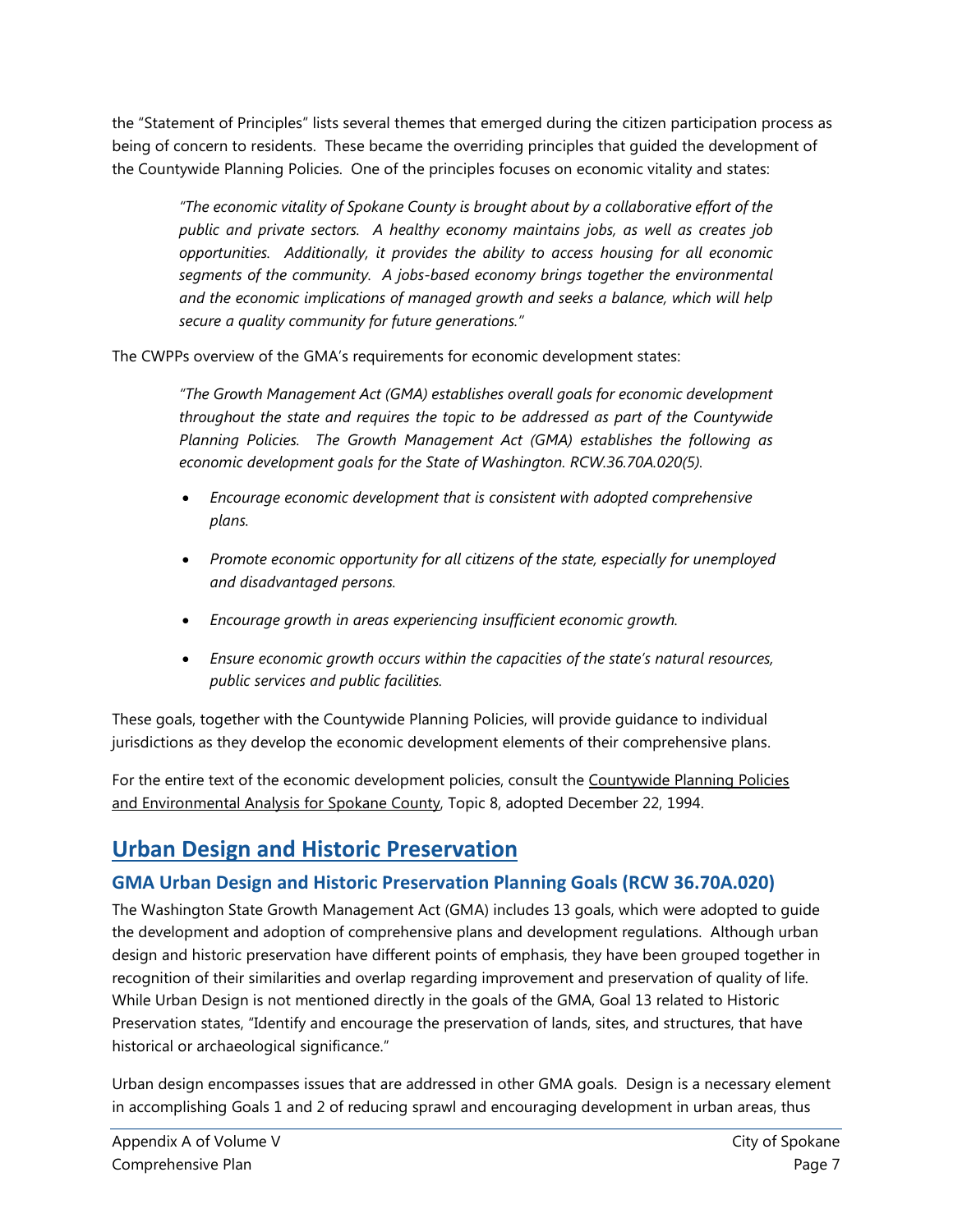enabling the efficient provision of public facilities and services. Promoting a variety of residential housing types, as directed by Goal 4, requires good urban design to ensure they are compatible with existing neighborhoods and are accepted by the residents of a particular area. Preservation of the environment and retention of open space for recreational opportunities, Goals 9 and 10, obviously are included in the emphasis of urban design principles of the preservation of a high quality of life.

Last, citizen participation, Goal 11, is the driving force behind the historic preservation and urban design efforts. Continued public participation in these efforts is necessary to ensure that inevitable growth does not cause a decline in the quality of life and those physical features valued by the citizens (RCW 36.70A.020).

## **Countywide Planning Policies**

The Countywide Planning Policies of Spokane County (CWPPs) do not specifically mention urban design or historic preservation. However, similar to the GMA goals, there are policies that are more easily achieved and accepted through the practices of good urban design and historic preservation.

County policies direct jurisdictions to ensure compatibility of mixed density residential development. Good design is the necessary ingredient to make this type of development acceptable to the citizens of the neighboring areas. Achieving the intent of the county policies related to affordable housing is also facilitated by urban design standards that ensure architectural and functional compatibility. Urban design, along with historic preservation, are both means to realizing economic development and maintaining the integrity of downtown Spokane as a retail and cultural center.

## <span id="page-9-0"></span>**Natural Environment**

## **GMA Natural Environment Planning Goal (RCW 36.70A.020)**

The Washington State Growth Management Act (GMA) includes 13 goals, which were adopted to guide the development and adoption of comprehensive plans and development regulations. The GMA does not require a natural environment element. Based on citizen input and the importance of the natural environment relationships with all other topics, Spokane has chosen to include a natural environment element. The following is the GMA environment goal (Goal 10):

*"Protect the environment and enhance the state's high quality of life, including air and water quality, and the availability of water."*

## **Countywide Planning Policies**

The Countywide Planning Policies (CWPPs), adopted by the Spokane Board of County Commissioners in 1994, do not include the environment as one of the nine policy topics. The environment is, however, mentioned in several areas of the CWPPs.

Six CWPPs under the Policy Topics of Urban Growth Areas (UGAs), Promotion of Contiguous and Orderly Development, Transportation, and Economic Development that reference or relate to the environment were adopted. To reinforce and add greater specificity to the GMA environment goal, the CWPPs also require certain specific actions.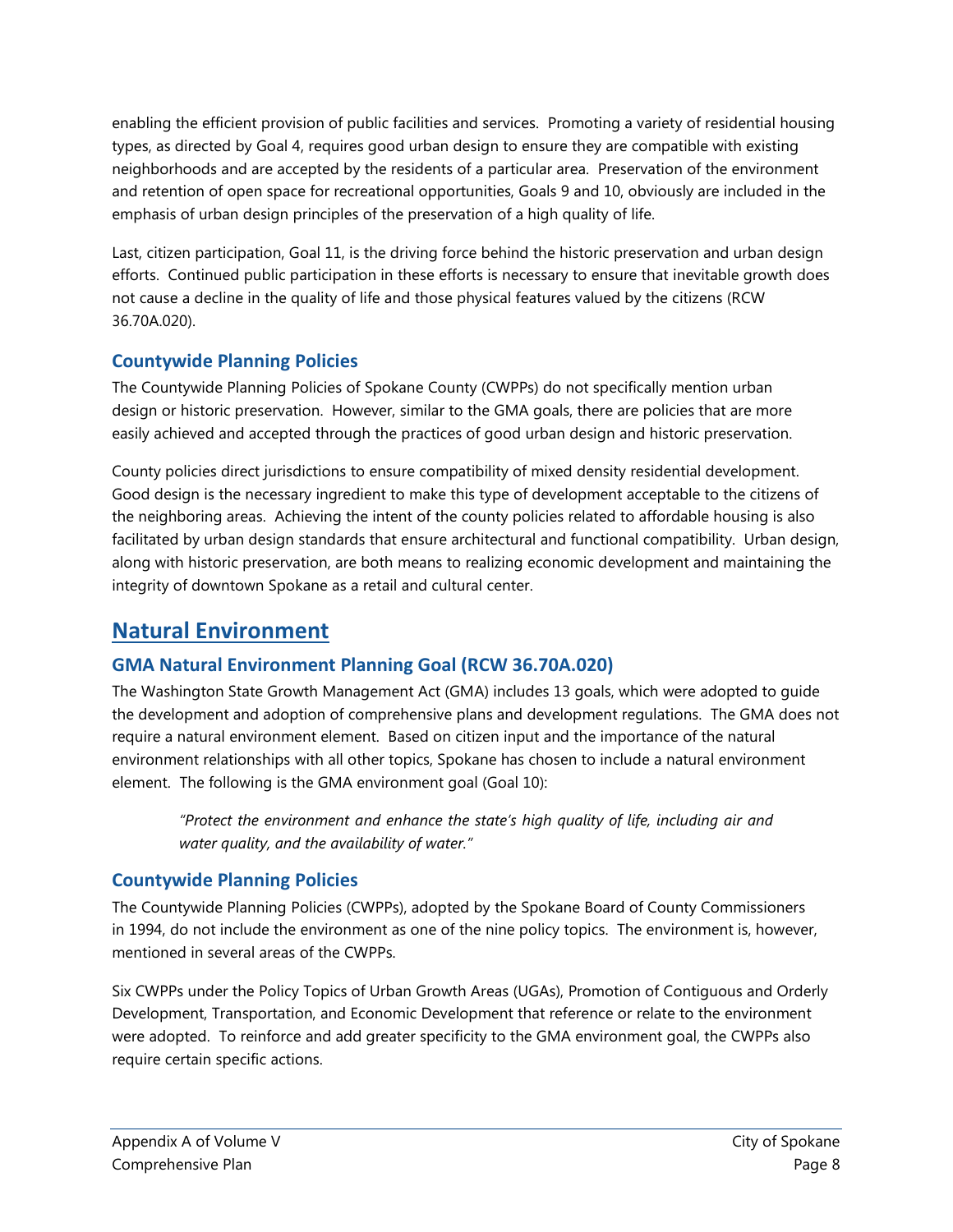For the text of the six policies, consult the CWPPs document, Countywide Planning Policies and Environmental Analysis for Spokane County, adopted December 22, 1994.

## <span id="page-10-0"></span>**Social Health**

## **GMA Social Health Planning Goals**

While social health is not one of the elements required under the Washington State Growth Management Act (GMA), it falls within the provision for optional elements (RCW 36.70A.080). The social health chapter addresses a range of concepts identified as important by the citizens who participated with Spokane Horizons. For example, schools, libraries, and community centers are discussed as prime examples of public facilities that contribute to the social fabric of a healthy community. The chapter also complies with the GMA's requirement to discuss group homes and foster care facilities (RCW 36.70A.070(2)(c)) as well as the identification and siting of such essential public facilities as inpatient facilities, including substance abuse facilities, mental health facilities, and group homes (RCW 36.70A.200). Also included in this chapter are policies on the location of homes for the handicapped (RCW 36.70A.410) and family day care providers' home facilities (RCW 36.70A.450).

## **Countywide Planning Policies**

In addition, the social health chapter incorporates requirements stated in the Countywide Planning Policies (CWPPs). For example, the Principle of Ethnic Diversity (CWPP, Statement of Principles) is covered under SH 4, the diversity goal. In addition to the information covered in the housing and capital facilities and utilities chapters, the social health chapter addresses those housing and essential public facilities issues that relate specifically to special needs populations. Maps SH 1 through SH 12 in the Draft Comprehensive Plan/EIS, Volume 2, identify the current locations of:

- Those essential public facilities that constitute inpatient facilities, including mental health facilities, and alcohol and substance abuse treatment facilities.
- Group homes, such as adult family homes, boarding and retirement homes, including assisted living facilities and congregate care facilities, nursing homes, transitional housing, emergency shelters, and facilities for the developmentally disabled.
- Foster care facilities.

These maps demonstrate the extent to which these facilities are fairly and equitably distributed throughout the City of Spokane. They also show whether or not the facilities are located either in areas of need or near similar facilities and public transportation. To identify relevant demographic trends, see the Draft Comprehensive Plan/EIS, Volume 2, Maps SH 17 through SH 23, for housing and population information from the 1990 U.S. Census. When compared with maps showing locations of such facilities countywide, this information also informs Steering Committee decisions related to population allocation between jurisdictions.

Specific policies in the social health chapter address particular requirements in the CWPPs, namely:

• SH 2.7 addresses the need to consider transportation, site design, and other service needs when evaluating potential locations for these particular essential public facilities. It also describes a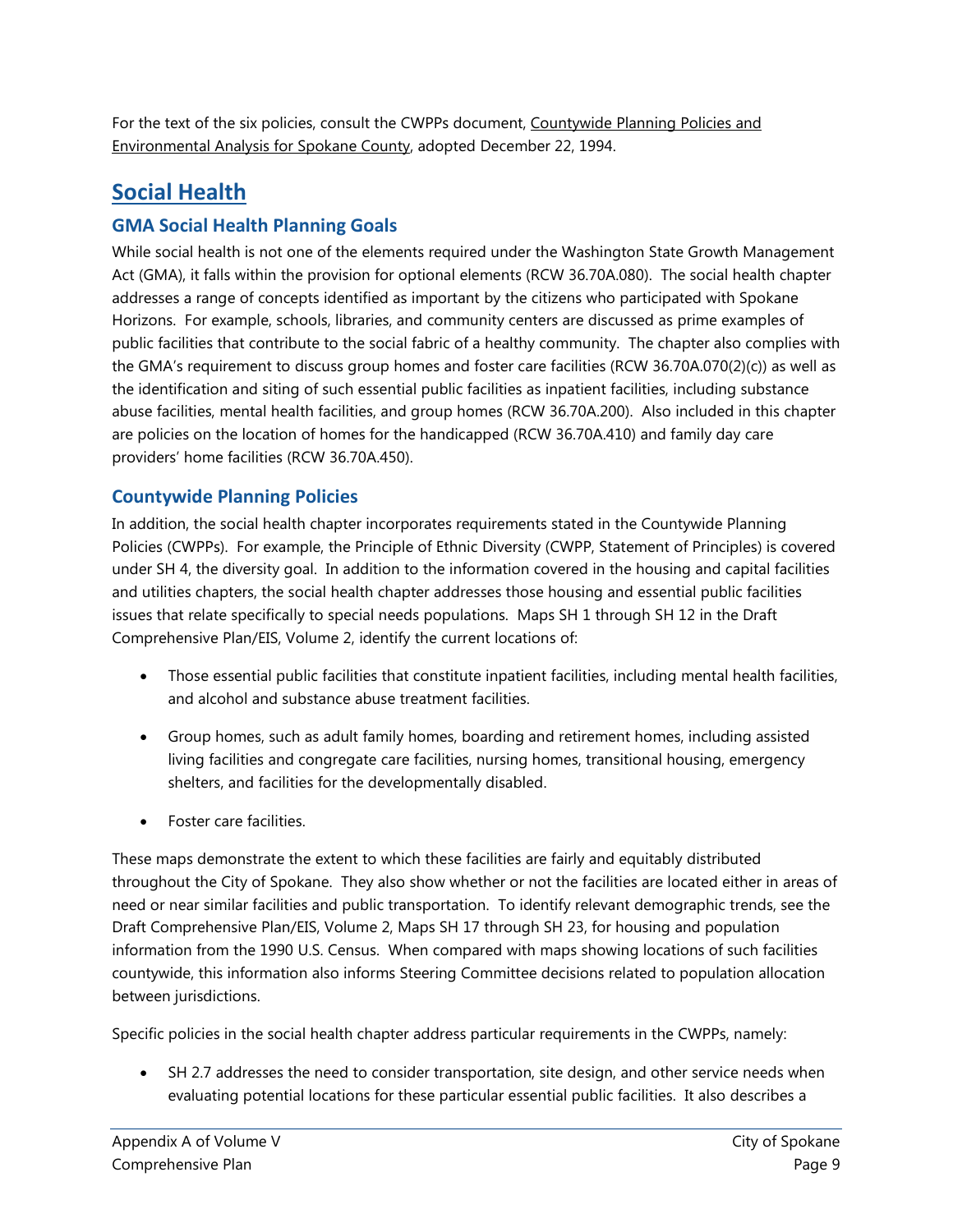land use pattern that would promote accessibility to service and activity centers, jobs, and public transportation for special needs populations.

• SH 2.8 was written in recognition of federal and state fair housing mandates as they relate to the siting and development of housing for special needs populations.

## <span id="page-11-0"></span>**Neighborhoods**

## **GMA Neighborhoods Planning Goals (RCW 36.70A.020)**

While neighborhoods is not one of the elements required under the Washington State Growth Management Act (GMA), it falls within the GMAs provision for optional elements (RCW 36.70A.080). The neighborhoods chapter addresses a range of principles for neighborhood growth identified by the citizens who participated in the Spokane Horizons planning process. These principles are incorporated into the neighborhoods' goals and policies, most of which support or relate to several of the broader goals of the GMA. The chapter contains goals and policies relating to the GMA goals of: (Goal 1) Reduce Sprawl, (Goal 3) Transportation, (Goal 4) Housing, (Goal 9) Open Space and Recreation, (Goal 10) Environment, (Goal 11) Citizen Participation and Coordination, (Goal 12) Public Facilities and Services, and (Goal 13) Historic Preservation. Refer to the Growth Management Act, RCW 36. 70A 020, Planning Goals, for a description of each goal.

## **Countywide Planning Policies**

The neighborhoods chapter also addresses the protection of neighborhood character, one of the principles from the "Statement of Principles," which introduces the Countywide Planning Policies (CWPPs). These principles, identified by the Steering Committee of Elected Officials, embody the overall tone and viewpoint of the policies.

In addition, the neighborhoods chapter contains policies relating to the CWPP topics of Promotion of Contiguous and Orderly Development and Provision of Urban Services, Parks and Open Space, Transportation, Siting of Essential Public Facilities, Affordable Housing, and Economic Development. Refer to the Countywide Planning Policies and Environmental Analysis for Spokane County for the full content of each policy, adopted December 22, 1994.

## <span id="page-11-1"></span>**Open Space and Recreation**

## **GMA Open Space and Recreation Planning Goal (RCW 36.70A.020)**

The Washington State Growth Management Act (GMA) encourages the retention of open space and the development of parks and recreational opportunities. The following is the GMA Open Space and Recreation goal (Goal 9):

*"Encourage the retention of open space and development of recreational opportunities, conserve fish and wildlife habitat, increase access to natural resource lands and water, and develop parks."*

## **Countywide Planning Policies**

Within Urban Growth Areas (UGAs), the GMA requires open space corridors to be identified and authorizes their purchase for use as greenbelts, parks, or wildlife habitat. Although the GMA does not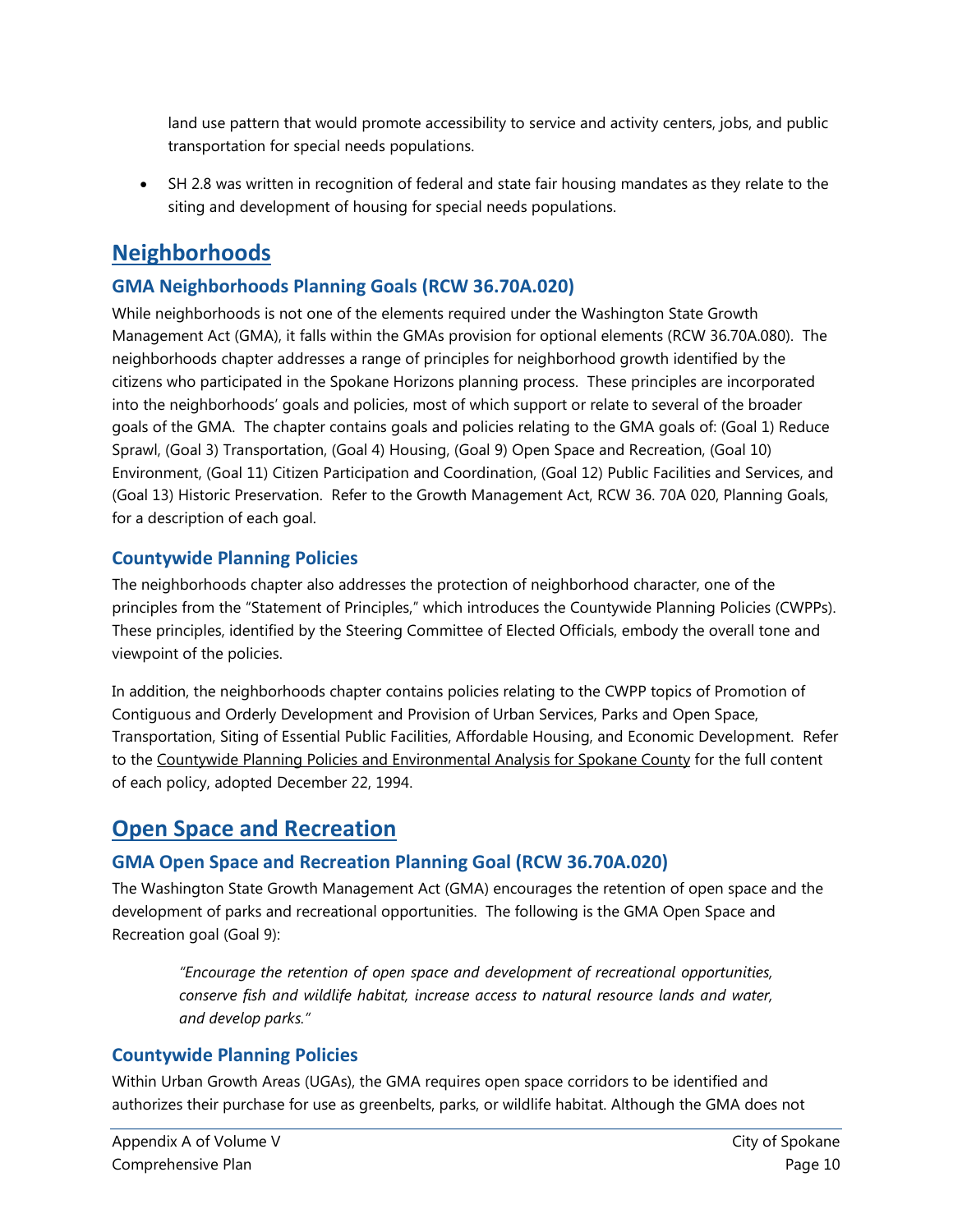expressly require Countywide Planning Policies (CWPPs) on parks and open space, the Steering Committee of Elected Officials chose to include it as a Countywide Planning Policy topic and address it in other CWPP topics. Policy topics include: Urban Growth Areas (UGAs), Promotion of Contiguous and Orderly Development, Parks and Open Space, and Fiscal Impacts.

For the text of these policies, consult the CWPPs document, Countywide Planning Policies for Spokane County, adopted December 22, 1994.

## <span id="page-12-0"></span>**Leadership, Governance, and Citizenship**

#### **GMA Goals and Provisions**

The Washington State Growth Management Act (GMA) includes 13 goals, which were adopted to guide the development and adoption of comprehensive plans and development regulations, provides the following specific direction:

## **RCW 36.70A.010 Legislative Findings**

"The legislature finds that uncoordinated and unplanned growth, together with a lack of common goals expressing the public's interest in the conservation and the wise use of our lands, pose a threat to the environment, sustainable economic development, and the health, safety, and high quality of life enjoyed by residents of the state. It is in the public interest that citizens, communities, local governments, and the private sector cooperate and coordinate with one another in comprehensive land use planning. Further, the legislature finds that it is in the public interest that economic development programs be shared with communities experiencing insufficient economic growth."

## **GMA Leadership, Governance, and Citizenship Planning Goals (RCW 36.70A.020)**

The GMA identifies thirteen specific goals, four of which substantively relate to the issues of leadership, governance, and citizenship. These include:

- Urban Growth. "Encourage development in urban areas where adequate public facilities and services exist or can be provided in an efficient manner."
- Reduce Sprawl. "Reduce the inappropriate conversion of undeveloped land into sprawling, low density development."
- Citizen Participation and Coordination. "Encourage the involvement of citizens in the planning process and ensure coordination between communities and jurisdictions to reconcile conflicts."
- Public Facilities and Services. "Ensure that those public facilities and services necessary to support development shall be adequate to serve the development at the time the development is available for occupancy and use without decreasing current services levels below locally established minimum standards."

In addition, the GMA, in RCW 36.70A.140, gives explicit direction regarding public participation. It states that the City of Spokane "shall establish procedures providing for early and continuous public participation in the development and amendment of comprehensive land use plans and development regulations implementing such plans." Further, this passage instructs the decision-makers to "respond to